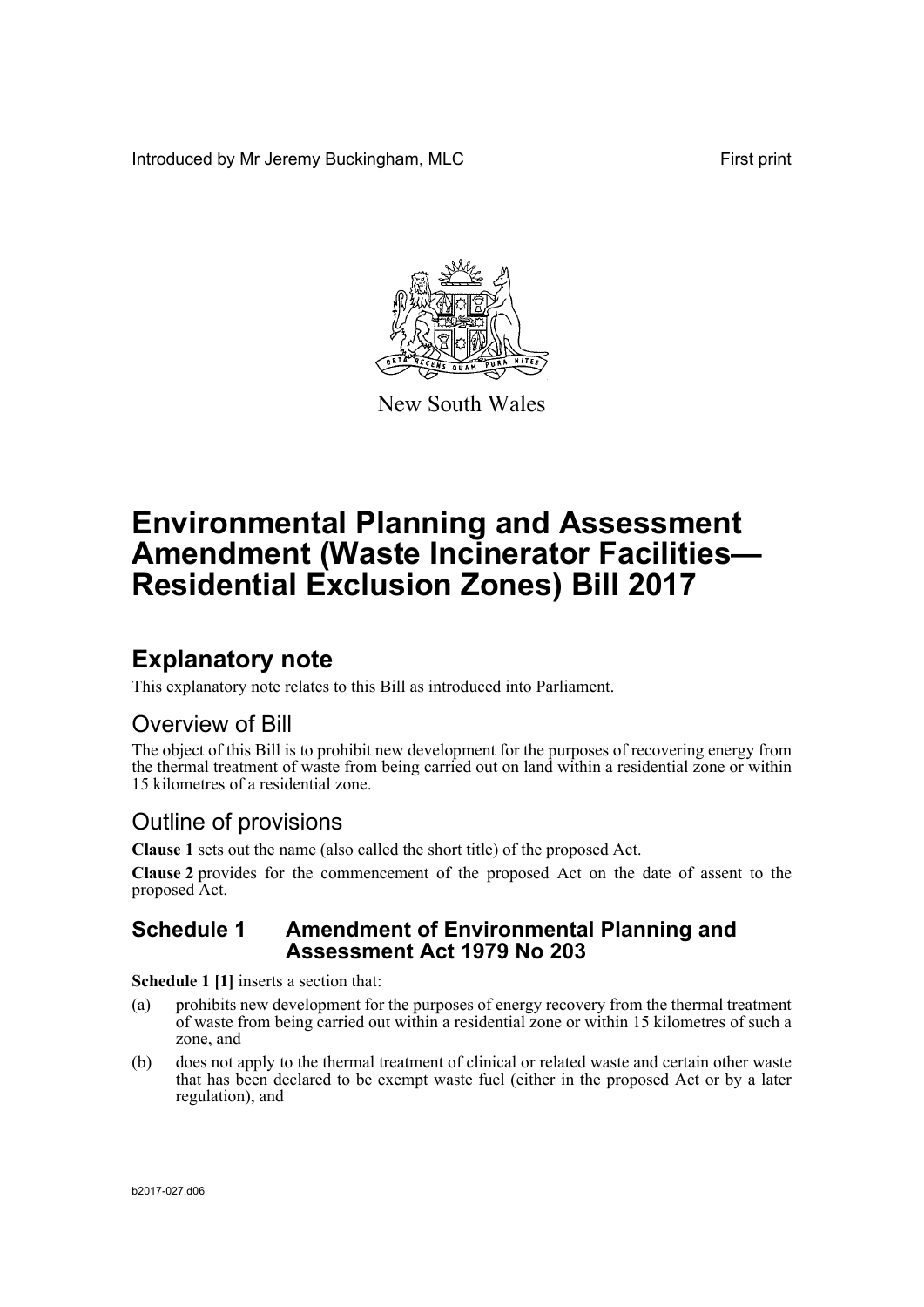(c) operates despite any other provision of the *Environmental Planning and Assessment Act 1979* or any other Act, or of any environmental planning instrument.

**Schedule 1 [2]** declares certain waste to be exempt fuel waste. The categories of waste declared are based on the Environment Protection Authority's *Eligible Waste Fuel Guidelines*.

**Schedule 1 [3]** provides that:

- (a) pending applications for development consent or for certain planning approvals are to be dealt with so as to give effect to the proposed prohibition, and
- (b) development that is subject to existing development consent or certain existing planning approval is not prohibited by the proposed prohibition.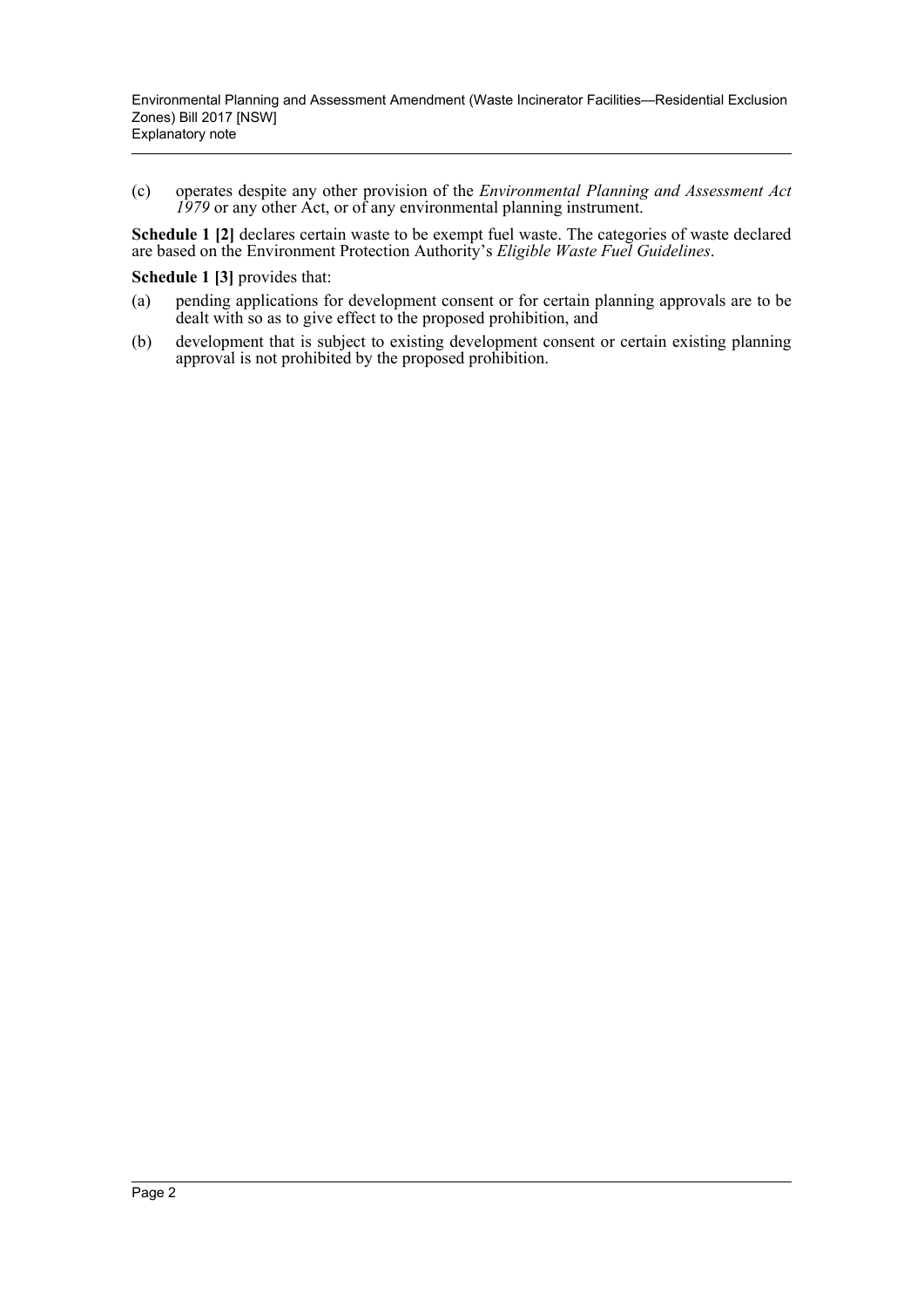Introduced by Mr Jeremy Buckingham, MLC First print



New South Wales

# **Environmental Planning and Assessment Amendment (Waste Incinerator Facilities— Residential Exclusion Zones) Bill 2017**

# **Contents**

|            |                                                                              | Page |
|------------|------------------------------------------------------------------------------|------|
|            | Name of Act                                                                  | 2    |
|            | Commencement                                                                 | ົ    |
| Schedule 1 | Amendment of Environmental Planning and Assessment Act 1979<br><b>No 203</b> |      |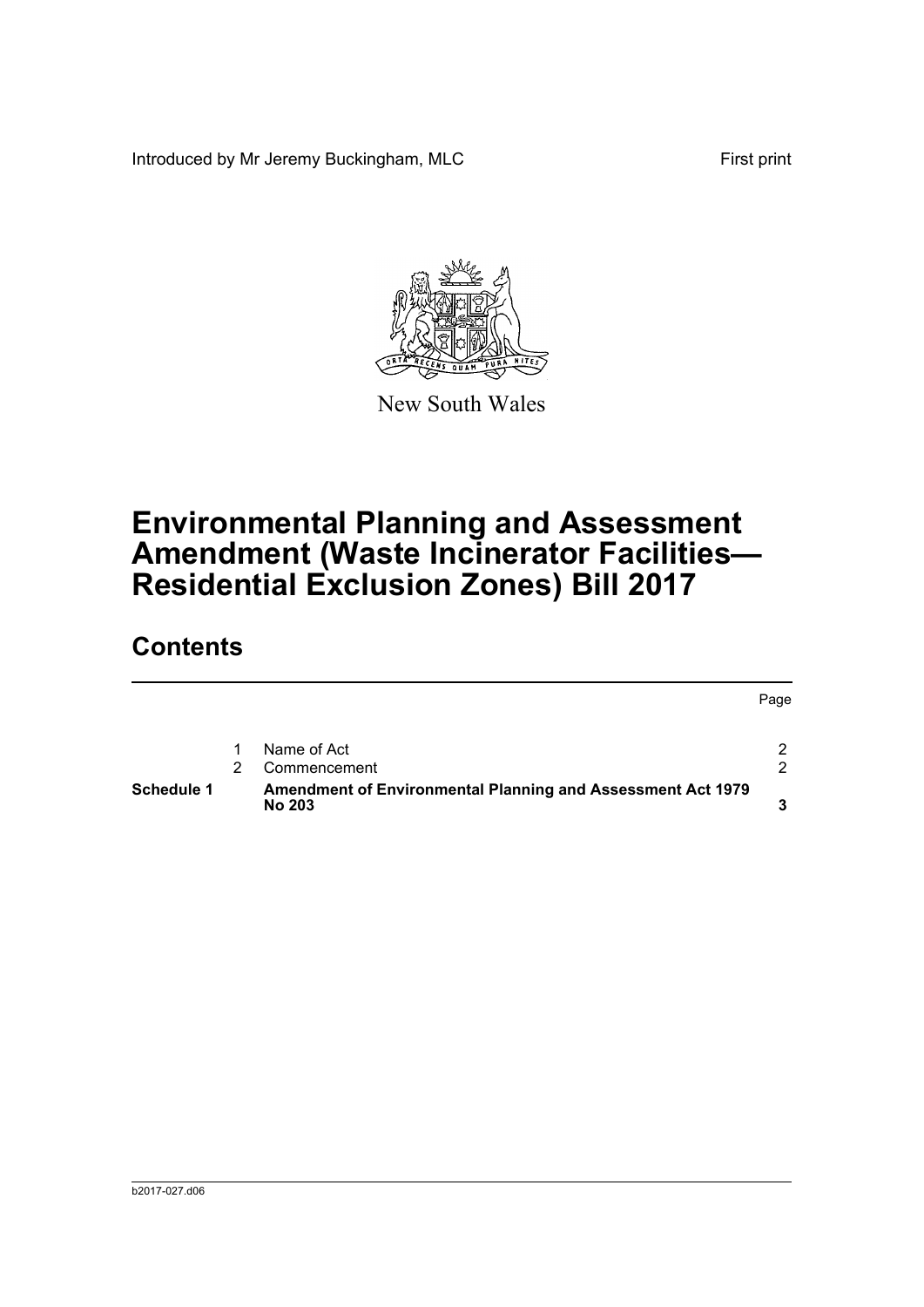

New South Wales

# **Environmental Planning and Assessment Amendment (Waste Incinerator Facilities— Residential Exclusion Zones) Bill 2017**

No , 2017

## **A Bill for**

An Act to amend the *Environmental Planning and Assessment Act 1979* to prohibit waste incinerator facilities within 15 kilometres of residential areas.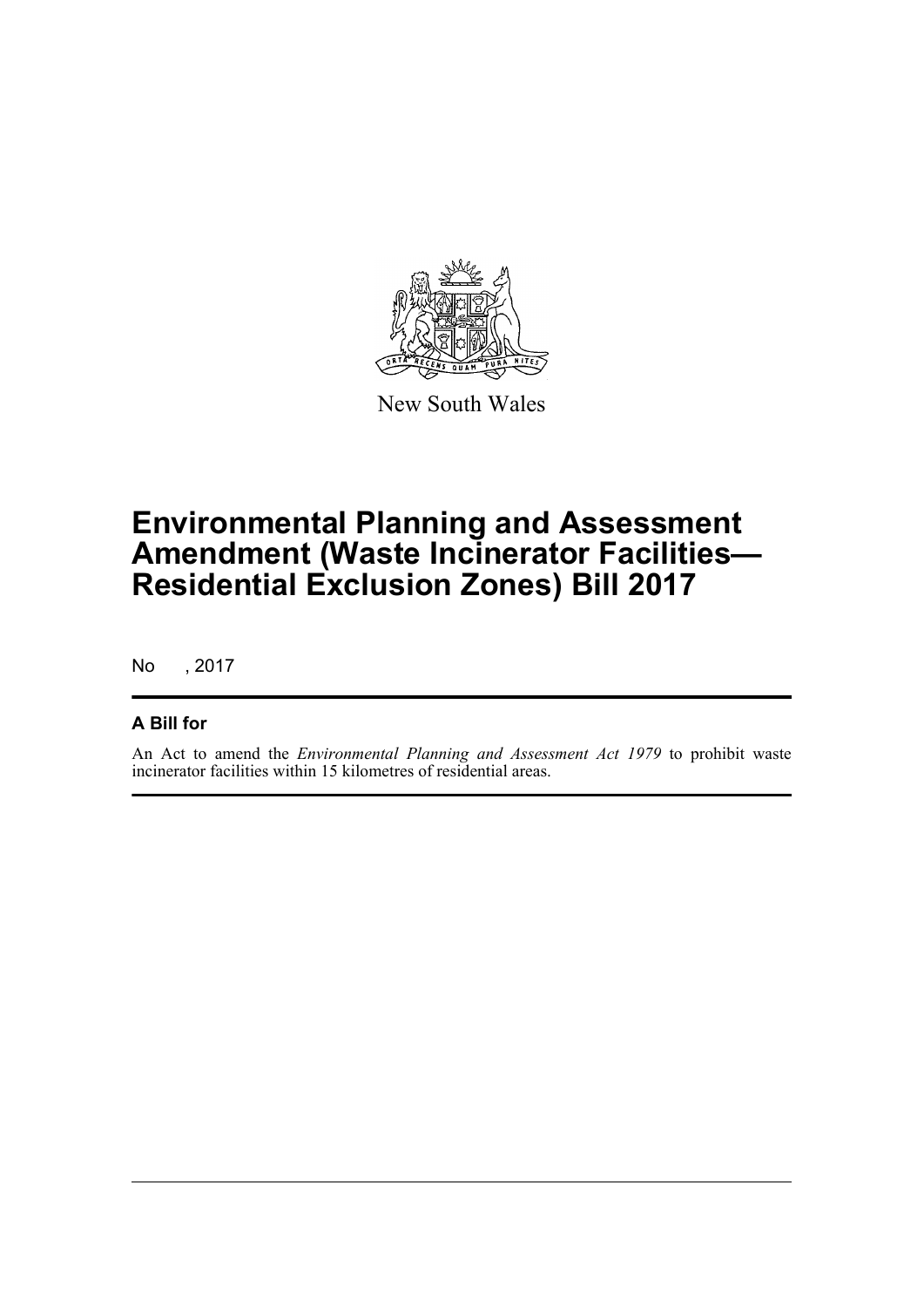<span id="page-4-1"></span><span id="page-4-0"></span>

| The Legislature of New South Wales enacts:                                                                                                     |                |
|------------------------------------------------------------------------------------------------------------------------------------------------|----------------|
| Name of Act                                                                                                                                    | $\overline{c}$ |
| This Act is the <i>Environmental Planning and Assessment Amendment (Waste</i><br>Incinerator Facilities-Residential Exclusion Zones) Act 2017. | 3<br>4         |
| <b>Commencement</b>                                                                                                                            | 5              |
| This Act commences on the date of assent to this Act.                                                                                          | 6              |
|                                                                                                                                                |                |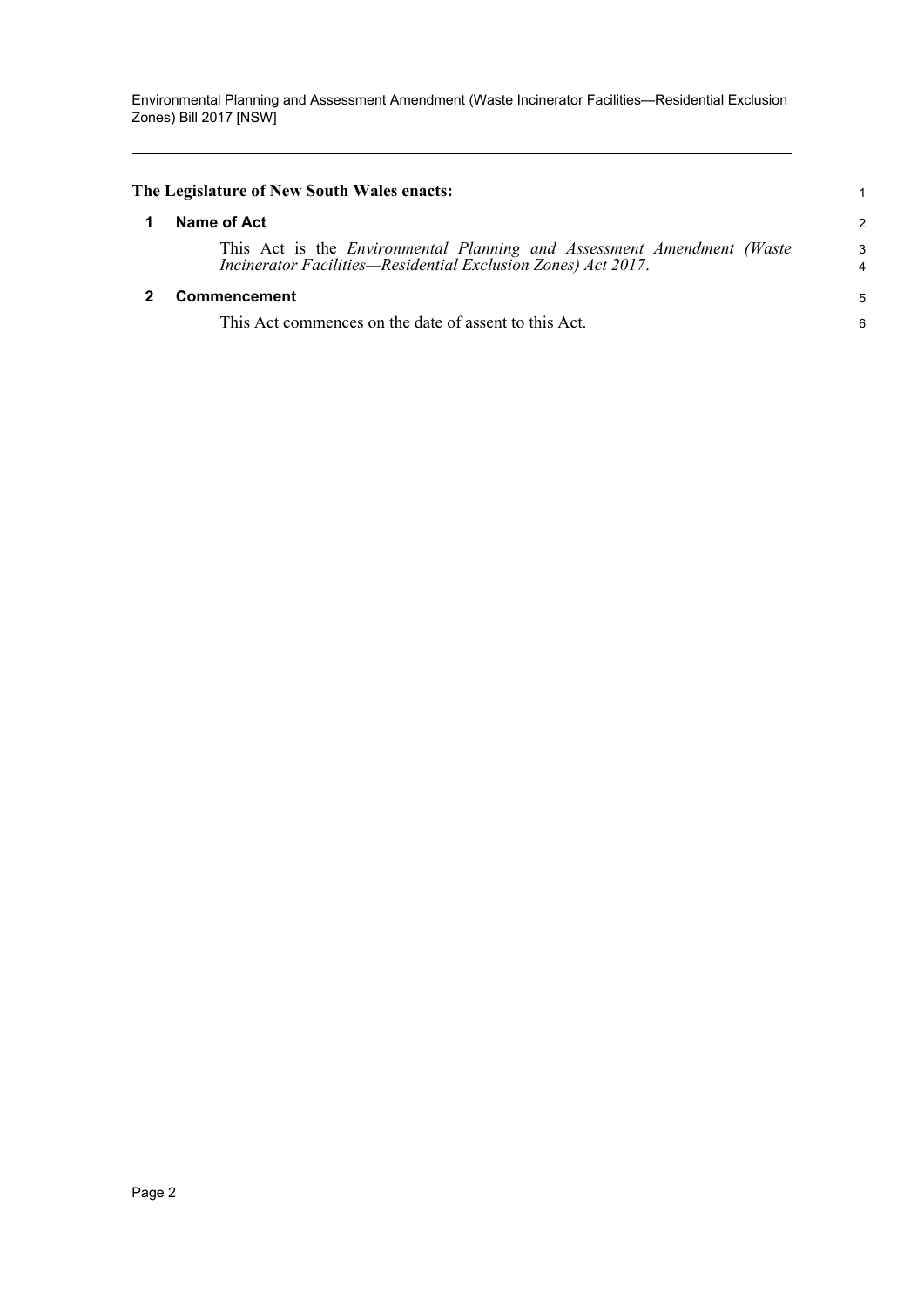Environmental Planning and Assessment Amendment (Waste Incinerator Facilities—Residential Exclusion Zones) Bill 2017 [NSW] Schedule 1 Amendment of Environmental Planning and Assessment Act 1979 No 203

## <span id="page-5-0"></span>**Schedule 1 Amendment of Environmental Planning and Assessment Act 1979 No 203**

### **[1] Section 146B**

Insert after section 146A:

#### **146B Recovery of energy from thermal treatment of waste prohibited on certain land**

(1) Despite any other provision of this or any other Act, or of any environmental planning instrument, the carrying out of development for the purposes of the recovery of energy from the thermal treatment of any waste, or anything derived from waste, received from off-site is prohibited on protected land.

1  $\overline{2}$ 

3 4

- (2) This section does not prohibit development for the purposes of the recovery of energy from the thermal treatment of exempt waste fuel. **Note.** Although development for the purposes of the recovery of energy from the thermal treatment of exempt waste fuel is not prohibited by this section, such development:
	- (a) may still be prohibited, or require development consent, under an environmental planning instrument, or require approval under this Act, and
	- (b) may be subject to licensing requirements and other obligations under the *Protection of the Environment Operations Act 1997*, the *Waste Avoidance and Resource Recovery Act 2001* and any other relevant legislation.
- (3) In this section:

*exempt waste fuel* means any waste, or anything derived from waste, that has been declared by Schedule 5C, or by the regulations, to be an exempt waste fuel.

*protected land* means land that is:

- (a) within a residential zone, or
- (b) within 15 kilometres of land that is within a residential zone.

*residential zone* means land that is in any of the following land use zones (or in the case of land that is zoned under an environmental planning instrument other than an instrument made in the form of a Standard Instrument, a land use zone that, having regard to the objectives of the zone and the uses permitted in the zone, has the substantial character of any of the following land use zones):

- (a) Zone R1 General Residential,
- (b) Zone R2 Low Density Residential,
- (c) Zone R3 Medium Density Residential,
- (d) Zone R4 High Density Residential,
- (e) Zone RU5 Village.

*Standard Instrument* means the standard local environmental planning instrument prescribed by the *Standard Instrument (Local Environmental Plans) Order 2006*.

*thermal treatment*, in relation to waste, means the processing of waste by burning, incineration, thermal oxidation, gasification, pyrolysis, plasma or other thermal process.

*waste* has the same meaning as in the *Protection of the Environment Operations Act 1997*.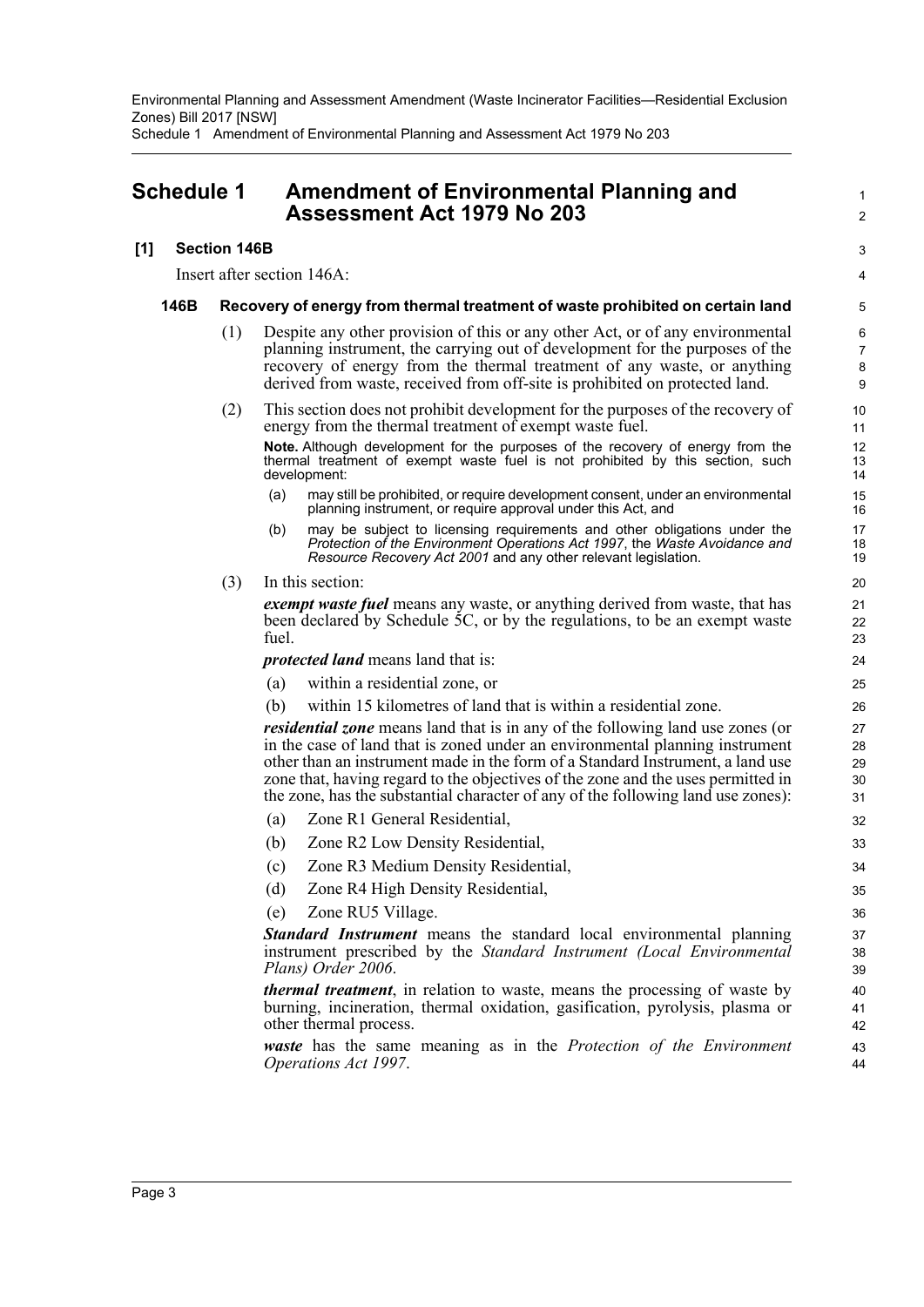Environmental Planning and Assessment Amendment (Waste Incinerator Facilities—Residential Exclusion Zones) Bill 2017 [NSW] Schedule 1 Amendment of Environmental Planning and Assessment Act 1979 No 203

| [2] | <b>Schedule 5C</b><br>Insert after Schedule 5B: |     |             |                                                                                                                                                                                                                                                                                            |                      |
|-----|-------------------------------------------------|-----|-------------|--------------------------------------------------------------------------------------------------------------------------------------------------------------------------------------------------------------------------------------------------------------------------------------------|----------------------|
|     |                                                 |     |             |                                                                                                                                                                                                                                                                                            | 2                    |
|     | <b>Schedule 5C</b><br><b>Exempt waste fuels</b> |     |             |                                                                                                                                                                                                                                                                                            |                      |
|     |                                                 |     |             | (Section 146B)                                                                                                                                                                                                                                                                             | 4                    |
|     | 1                                               |     |             | <b>Biomass from agriculture</b>                                                                                                                                                                                                                                                            | 5                    |
|     |                                                 | (1) |             | Biomass from agriculture is declared to be exempt waste fuel if it is free of any<br>physical contaminants.                                                                                                                                                                                | 6<br>$\overline{7}$  |
|     |                                                 | (2) | waste fuel: | However, the following biomass from agriculture is not declared to be exempt                                                                                                                                                                                                               | 8<br>9               |
|     |                                                 |     | (a)         | waste from the processing of dairy products or beverages,                                                                                                                                                                                                                                  | 10                   |
|     |                                                 |     | (b)         | waste from the production of food,                                                                                                                                                                                                                                                         | 11                   |
|     |                                                 |     | (c)         | dead animals, animal parts or pelts,                                                                                                                                                                                                                                                       | 12                   |
|     |                                                 |     | (d)         | manure,                                                                                                                                                                                                                                                                                    | 13                   |
|     |                                                 |     | (e)         | animal bedding such as cage litter or barn poultry litter.                                                                                                                                                                                                                                 | 14                   |
|     |                                                 | (3) |             | In this clause:                                                                                                                                                                                                                                                                            | 15                   |
|     |                                                 |     |             | <i>agriculture</i> means:                                                                                                                                                                                                                                                                  | 16                   |
|     |                                                 |     | (a)         | farming, including the cultivation of soil for the growing of crops, and                                                                                                                                                                                                                   | 17                   |
|     |                                                 |     | (b)         | the rearing of animals to provide food, wool or other products.                                                                                                                                                                                                                            | 18                   |
|     |                                                 |     |             | <b>biomass from agriculture</b> means any weed, plant or crop residue that is<br>produced directly from agricultural practices and includes non-putrescible<br>natural organic fibrous materials and organic residues from harvest activities.                                             | 19<br>20<br>21       |
|     |                                                 |     |             | <i>crop residue</i> includes:                                                                                                                                                                                                                                                              | 22                   |
|     |                                                 |     | (a)         | fibres, roots, stalks, stubble, leaves, seed pods and nut shells, and                                                                                                                                                                                                                      | 23                   |
|     |                                                 |     | (b)         | other waste from agricultural processing, such as cotton and cane trash.                                                                                                                                                                                                                   | 24                   |
|     | $\mathbf 2$                                     |     |             | <b>Clinical and related waste</b>                                                                                                                                                                                                                                                          | 25                   |
|     |                                                 | (1) |             | Each of the following are declared to be exempt waste fuel:                                                                                                                                                                                                                                | 26                   |
|     |                                                 |     | (a)         | clinical waste,                                                                                                                                                                                                                                                                            | 27                   |
|     |                                                 |     | (b)         | cytotoxic waste,                                                                                                                                                                                                                                                                           | 28                   |
|     |                                                 |     |             | (c) pharmaceutical, drug or medicine waste,                                                                                                                                                                                                                                                | 29                   |
|     |                                                 |     | (d)         | sharps waste.                                                                                                                                                                                                                                                                              | 30                   |
|     |                                                 | (2) |             | In this clause:                                                                                                                                                                                                                                                                            | 31                   |
|     |                                                 |     |             | <i>clinical waste</i> means any waste resulting from medical, nursing, dental,<br>pharmaceutical, skin penetration or other related clinical activity, being waste<br>that has the potential to cause injury, infection or offence, and includes waste<br>containing any of the following: | 32<br>33<br>34<br>35 |
|     |                                                 |     | (a)         | human tissue (other than hair, teeth and nails),                                                                                                                                                                                                                                           | 36                   |
|     |                                                 |     | (b)         | bulk body fluids or blood,                                                                                                                                                                                                                                                                 | 37                   |
|     |                                                 |     | (c)         | visibly blood-stained body fluids, materials or equipment,                                                                                                                                                                                                                                 | 38                   |
|     |                                                 |     | (d)         | laboratory specimens or cultures,                                                                                                                                                                                                                                                          | 39                   |
|     |                                                 |     |             |                                                                                                                                                                                                                                                                                            |                      |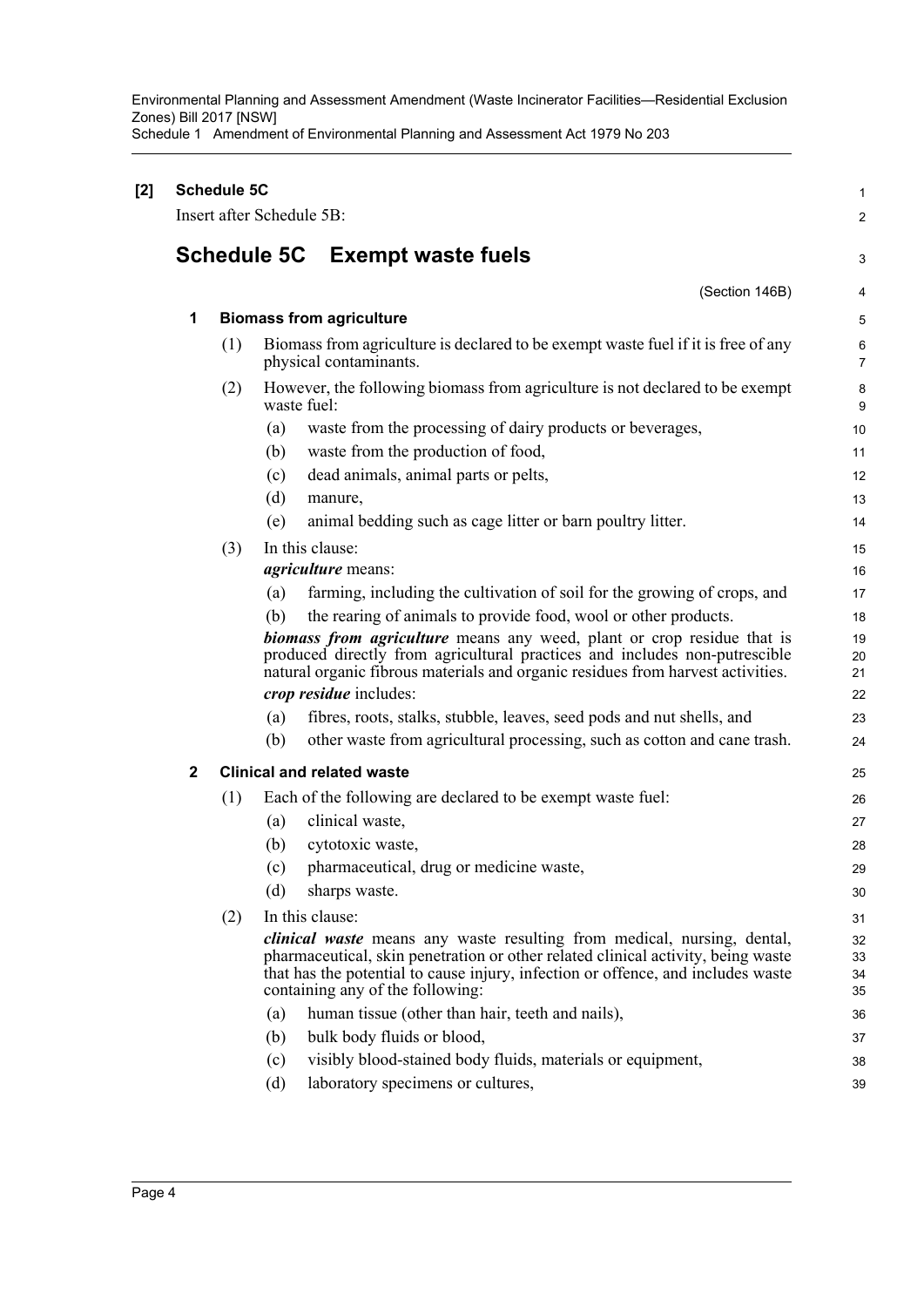Schedule 1 Amendment of Environmental Planning and Assessment Act 1979 No 203

(e) animal tissue, carcasses or other waste from animals used for medical research,

but does not include any such waste that has been treated by a method approved in writing by the Secretary of the Ministry of Health.

*cytotoxic waste* means any substance contaminated with any residues or preparations that contain materials that are toxic to cells principally through their action on cell reproduction.

#### *pharmaceutical, drug or medicine waste* means waste:

- (a) that has been generated by activities carried out for business or commercial purposes, and
- (b) that consists of pharmaceutical or other chemical substances specified in the Poisons List made under section 8 of the *Poisons and Therapeutic Goods Act 1966*.

*sharps* means those things:

- (a) that have sharp points or edges capable of cutting, piercing or penetrating the skin (such as needles, syringes with needles or surgical instruments), and
- (b) that are designed for the purpose of cutting, piercing or penetrating the skin, and
- (c) that have the potential to cause injury or infection.

*sharps waste* means any waste collected from designated sharps waste containers used in the course of business, commercial or community service activities, being waste resulting from the use of sharps for any of the following purposes:

- (a) human health care by health professionals and other health care providers,
- (b) medical research or work on cadavers,
- (c) veterinary care or veterinary research,
- (d) skin penetration or the injection of drugs or other substances for medical or non-medical reasons,

but does not include waste that has been treated on the site where it was generated (and to a standard specified in an EPA Gazettal notice made under the *Protection of the Environment Operations Act 1997*) or waste that has been treated by a method approved in writing by the Secretary of the Ministry of Health.

#### **3 Forestry and sawmilling residue**

- (1) Forestry and sawmilling residue is declared to be exempt waste fuel if it does not contain any treated, preserved, lacquered, glued, laminated or coated timber or wood product.
- (2) However, forestry and sawmilling residue that is native forest bio-material is not declared to be exempt waste fuel.
- (3) In this clause:

*forestry and sawmilling residue* means uncontaminated, organic fibrous wood residue and natural wood waste that results from forestry and sawmilling operations such as heads, tree thinnings, sawmill sawdust, shavings, chips, bark and other offcuts.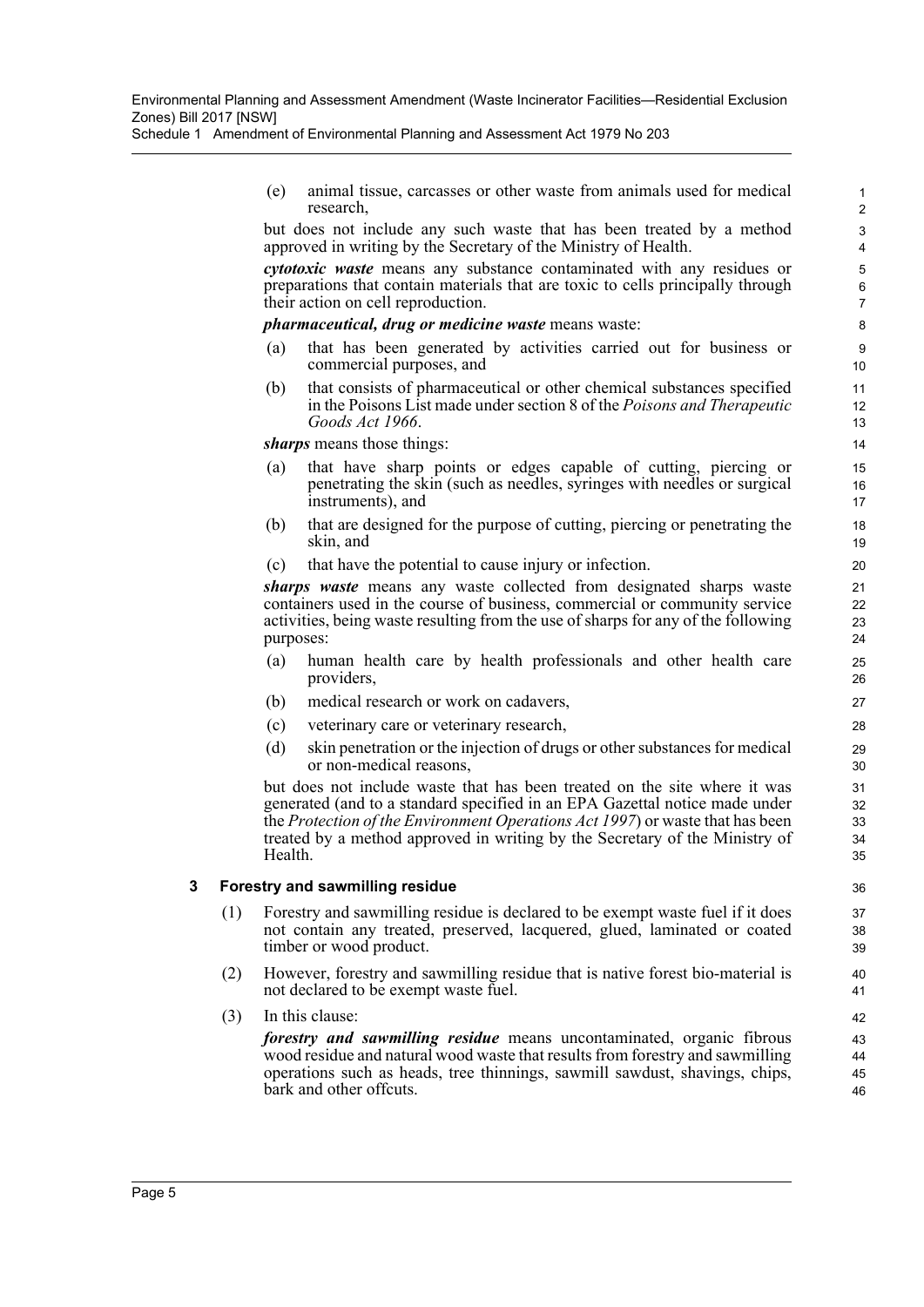Environmental Planning and Assessment Amendment (Waste Incinerator Facilities—Residential Exclusion Zones) Bill 2017 [NSW]

Schedule 1 Amendment of Environmental Planning and Assessment Act 1979 No 203

*native forest bio-material* means the bio-material comprised in Australian native trees, other than:

- (a) bio-material obtained from:
	- (i) an authorised plantation within the meaning of the *Plantations and Reafforestation Act 1999*, or

- (ii) an existing plantation within the meaning of section 9 of that Act, or
- (iii) land on which exempt farm forestry (within the meaning of that Act) is being carried out, or
- (iv) land on which ancillary plantation operations (within the meaning of section 9 of that Act) are being carried out, or
- (b) bio-material obtained from:
	- (i) trees cleared in accordance with a PVP that has been approved under Part 4 of the *Native Vegetation Act 2003* after an assessment under Chapter 7 of the Assessment Methodology (within the meaning of Part 4 of the *Native Vegetation Regulation 2013*), or
	- (ii) trees cleared in accordance with a declaration by an order under clause 38 of the *Native Vegetation Regulation 2013* (and, if the order is subject to any conditions, in accordance with those conditions), or
	- (iii) pulp wood logs and heads and off-cuts resulting from clearing carried out in accordance with a private native forestry PVP or forestry operations carried out in accordance with an integrated forestry operations approval under Part 5B of the *Forestry Act 2012*, or
	- (iv) trees cleared as a result of thinning carried out in accordance with a private native forestry PVP or in accordance with an integrated forestry operations approval under Part 5B of the *Forestry Act 2012*, or
- (c) sawdust or other sawmill waste, or
- (d) waste arising from wood processing or the manufacture of wooden products, other than waste arising from activities (such as woodchipping or the manufacture of railway sleepers) carried out at the location from which the Australian native trees are harvested.

*sawmilling operations* means the primary processing of round wood into non-round wood products such as planks, boards, beams and other cut and processed wood products.

### **4 Landfill gas and biogas**

- (1) Landfill gas and biogas is declared to be exempt waste fuel.
- (2) In this clause:

*anaerobic digestion* means the biological process that occurs when organic matter is decomposed by bacteria in the absence of oxygen.

*landfill gas and biogas* means gas generated during anaerobic digestion, either naturally in the decomposition of organic waste materials contained in landfills or in an anaerobic digester, and includes organic waste streams for an anaerobic digester including municipal wastewater treatment, industrial wastewater treatment, food waste digestion and agricultural waste such as manure.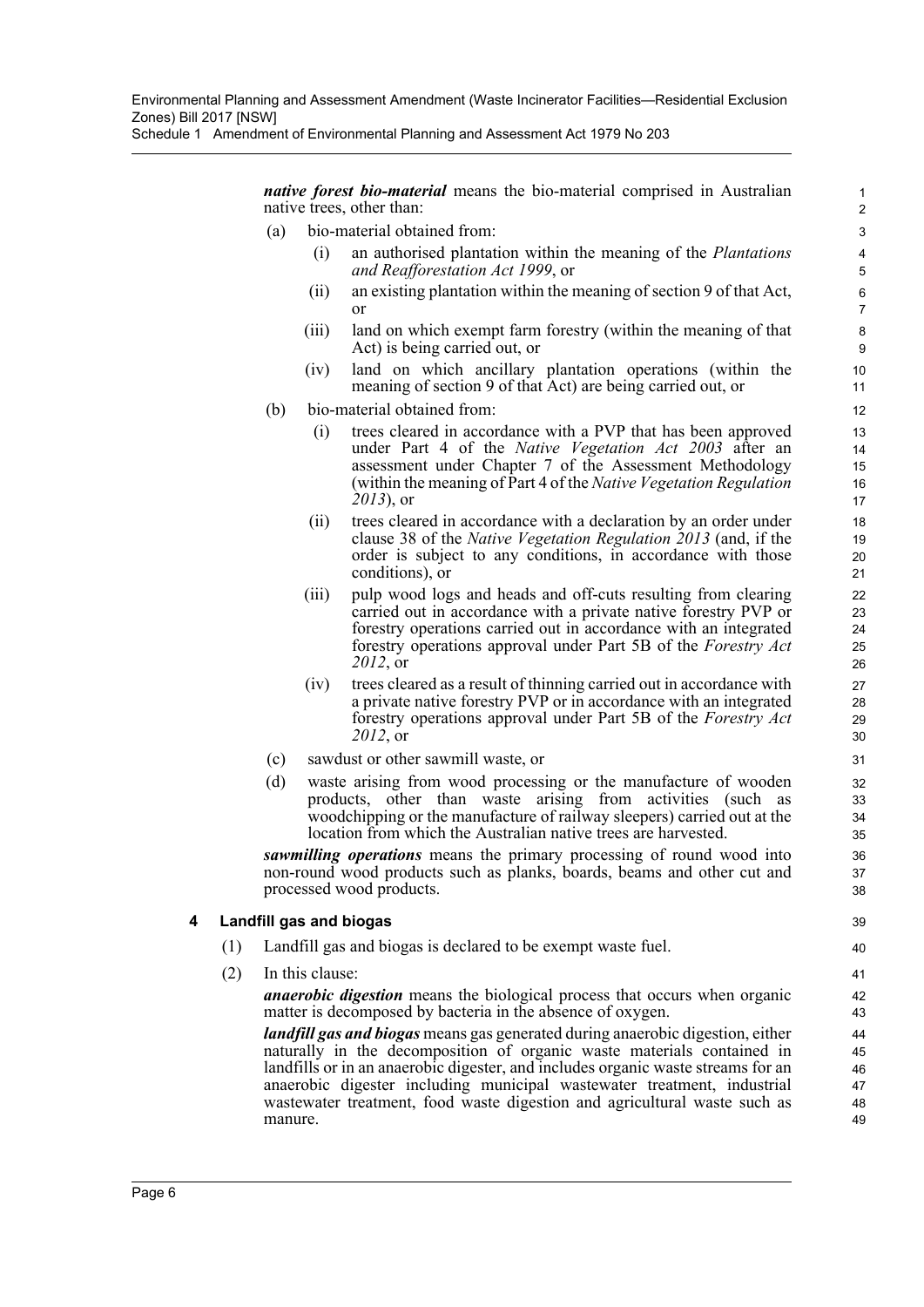### **5 Organic residue from virgin paper pulp activities**

(1) Organic residue from virgin paper pulp activities is declared to be exempt waste fuel.

- (2) However, the following organic residue from virgin paper pulp activities is not declared to be exempt waste fuel:
	- (a) organic residue from processes using waste cardboard or paper (including recycled paper),
	- (b) organic residue that contains any trace of organic residues from processes using waste cardboard or paper (including recycled paper),
	- (c) organic residue derived from any processes involving chlorine, whether elemental chlorine, total chlorine or both.

(3) In this clause: *organic residue from virgin paper pulp activities* means any solid organic waste, such as cellulose fibres, fibre bundles and minor quantities of sand, mud and fine grit, from pulping and screening operations.

### **6 Recovered waste oil**

- (1) Recovered waste oil is declared to be exempt waste fuel.
- (2) In this clause: *oil* includes vegetable oil and mineral oils. *recovered waste oil* means oil that has been recycled back into lower grade oils for combustion as a start-up fuel.

### **7 Source-separated green waste**

- (1) Source-separated green waste is declared to be exempt waste fuel if it is:
	- (a) used in a thermal process to produce char (such as pyrolysis) for land application, and
	- (b) free of any physical contaminants such as plastics and treated, painted or coated timbers.
- (2) However, the following source-separated green waste is not declared to be exempt waste fuel:
	- (a) green waste extracted from mixed waste streams, such as construction and demolition waste,
	- (b) waste that is recovered as part of cleaning up any waste that was dumped in contravention of this Act or the *Protection of the Environment Operations Act 1997*,
	- (c) source-separated green waste that is also biomass from agriculture (within the meaning of clause 1) or wood waste (within the meaning of clause 8).
- (3) In this clause:

*source-separated green waste* means garden vegetation and plant materials (such as branches, grass, leaves, plant trimmings, tree stumps and bark) that are segregated at the point of generation and collected as a separate material stream for processing (such as garden organics from arborist operations, commercial gardening operations, council garden waste kerbside collections and public drop-off collections).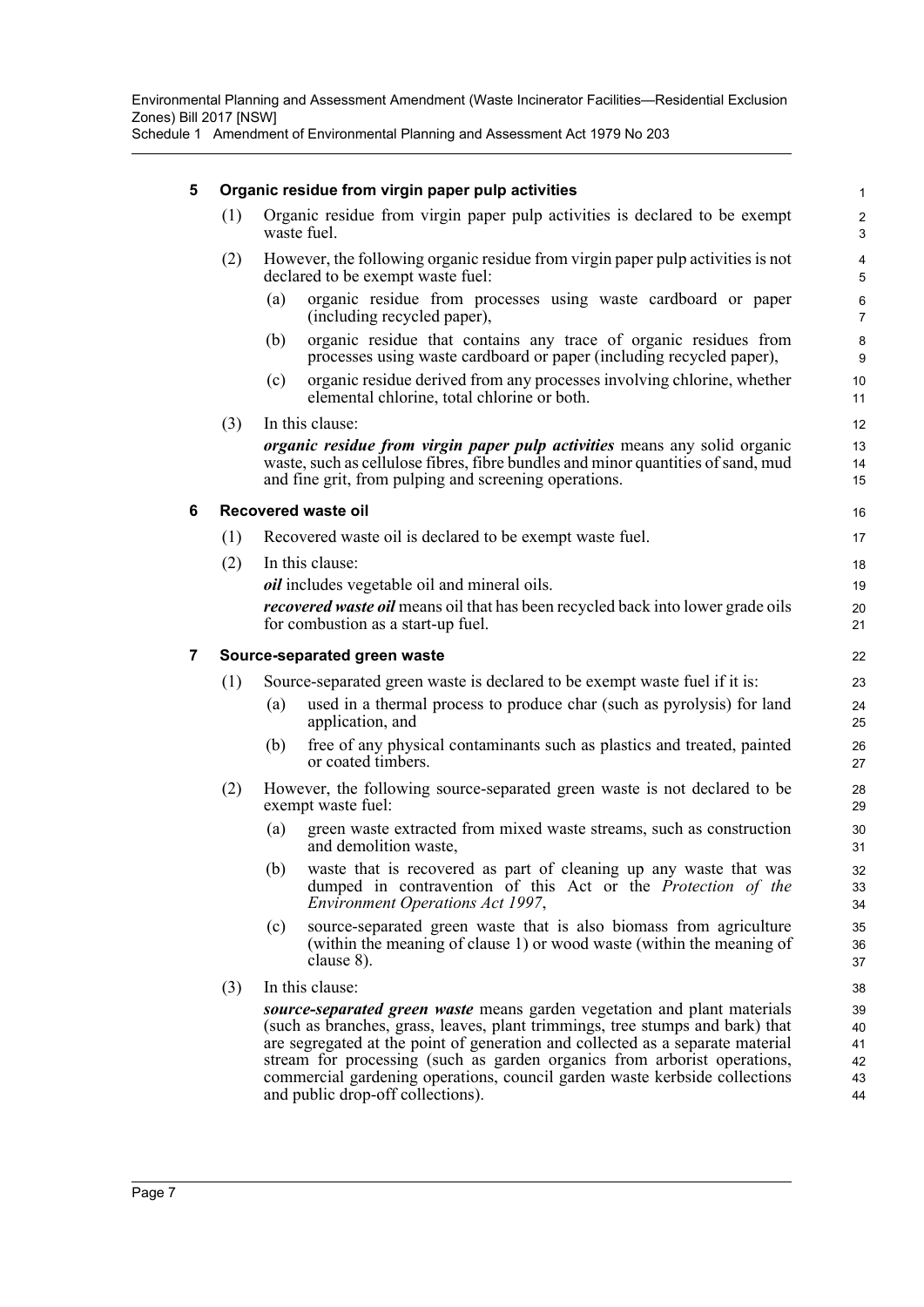## **8 Uncontaminated wood waste**

|       | 8           | Uncontaminated wood waste |                                                 |                                                                                                                                                                                                                                                                                                                                                                                               |                            |  |
|-------|-------------|---------------------------|-------------------------------------------------|-----------------------------------------------------------------------------------------------------------------------------------------------------------------------------------------------------------------------------------------------------------------------------------------------------------------------------------------------------------------------------------------------|----------------------------|--|
|       |             | (1)                       |                                                 | Wood waste that is not contaminated is declared to be exempt waste fuel.                                                                                                                                                                                                                                                                                                                      | $\boldsymbol{2}$           |  |
|       |             | (2)                       |                                                 | However, the following wood waste is not declared to be exempt waste fuel:                                                                                                                                                                                                                                                                                                                    | $\ensuremath{\mathsf{3}}$  |  |
|       |             |                           | (a)                                             | post-consumer waste,                                                                                                                                                                                                                                                                                                                                                                          | 4                          |  |
|       |             |                           | (b)                                             | treated timber,                                                                                                                                                                                                                                                                                                                                                                               | 5                          |  |
|       |             |                           | (c)                                             | wood waste that is also source-separated green waste (within the<br>meaning of clause 7),                                                                                                                                                                                                                                                                                                     | $\,6$<br>$\overline{7}$    |  |
|       |             |                           | (d)                                             | painted or coated wood,                                                                                                                                                                                                                                                                                                                                                                       | $\bf 8$                    |  |
|       |             |                           | (e)                                             | wood waste extracted from mixed waste streams, such as construction<br>and demolition waste,                                                                                                                                                                                                                                                                                                  | $\boldsymbol{9}$<br>10     |  |
|       |             |                           | (f)                                             | wood waste recovered from a highly variable stream, such as mixed<br>municipal solid waste or construction and demolition waste.                                                                                                                                                                                                                                                              | 11<br>12                   |  |
|       |             | (3)                       |                                                 | In this clause:                                                                                                                                                                                                                                                                                                                                                                               | 13                         |  |
|       |             |                           |                                                 | <i>treated timber</i> means wood treated with water, solvent and/or oil-borne<br>preservatives, including, but not limited to, copper chromium arsenic (CCA),<br>light organic solvent preservative (LOSP), creosote and envelope treatments<br>for preservation, insecticides and fungal treatments.                                                                                         | 14<br>15<br>16<br>17       |  |
|       |             |                           |                                                 | wood waste means waste derived from wood that is generated in primary and<br>manufacturing<br>includes<br>secondary<br>processes,<br>and<br>pre-consumer<br>manufacturing and processing waste materials such as off-cuts, sawdust, wood<br>shavings, untreated packaging crates, untreated pallets and engineered timbers<br>made with urea formaldehyde or phenol formaldehyde resins only. | 18<br>19<br>20<br>21<br>22 |  |
|       | 9           | <b>Waste tyres</b>        |                                                 |                                                                                                                                                                                                                                                                                                                                                                                               |                            |  |
|       |             | (1)                       |                                                 | Waste tyres are declared to be exempt waste fuel, but only in respect of use in<br>a cement kiln.                                                                                                                                                                                                                                                                                             | 24<br>25                   |  |
|       |             | (2)                       |                                                 | In this clause:                                                                                                                                                                                                                                                                                                                                                                               | 26                         |  |
|       |             |                           |                                                 | <i>waste tyres</i> means used, rejected or unwanted tyres, including shredded tyres,<br>tyre pieces, or tyre crumb containing at least 98% tyre material.                                                                                                                                                                                                                                     | 27<br>28                   |  |
| $[3]$ |             |                           |                                                 | Schedule 6 Savings, transitional and other provisions                                                                                                                                                                                                                                                                                                                                         | 29                         |  |
|       |             |                           |                                                 | Insert at the end of the Schedule, with appropriate Part and clause numbering:                                                                                                                                                                                                                                                                                                                | 30                         |  |
|       | <b>Part</b> |                           |                                                 | <b>Environmental Planning and Assessment</b>                                                                                                                                                                                                                                                                                                                                                  | 31                         |  |
|       |             |                           | <b>Amendment (Waste Incinerator Facilities-</b> |                                                                                                                                                                                                                                                                                                                                                                                               |                            |  |
|       |             |                           |                                                 | <b>Residential Exclusion Zones) Act 2017</b>                                                                                                                                                                                                                                                                                                                                                  | 33                         |  |
|       |             |                           | <b>Definition</b>                               |                                                                                                                                                                                                                                                                                                                                                                                               | 34                         |  |
|       |             |                           |                                                 | In this Part:                                                                                                                                                                                                                                                                                                                                                                                 | 35                         |  |
|       |             |                           | 2017.                                           | <b>amending Act</b> means the <i>Environmental Planning and Assessment</i><br>Amendment (Waste Incinerator Facilities—Residential Exclusion Zones) Act                                                                                                                                                                                                                                        | 36<br>37<br>38             |  |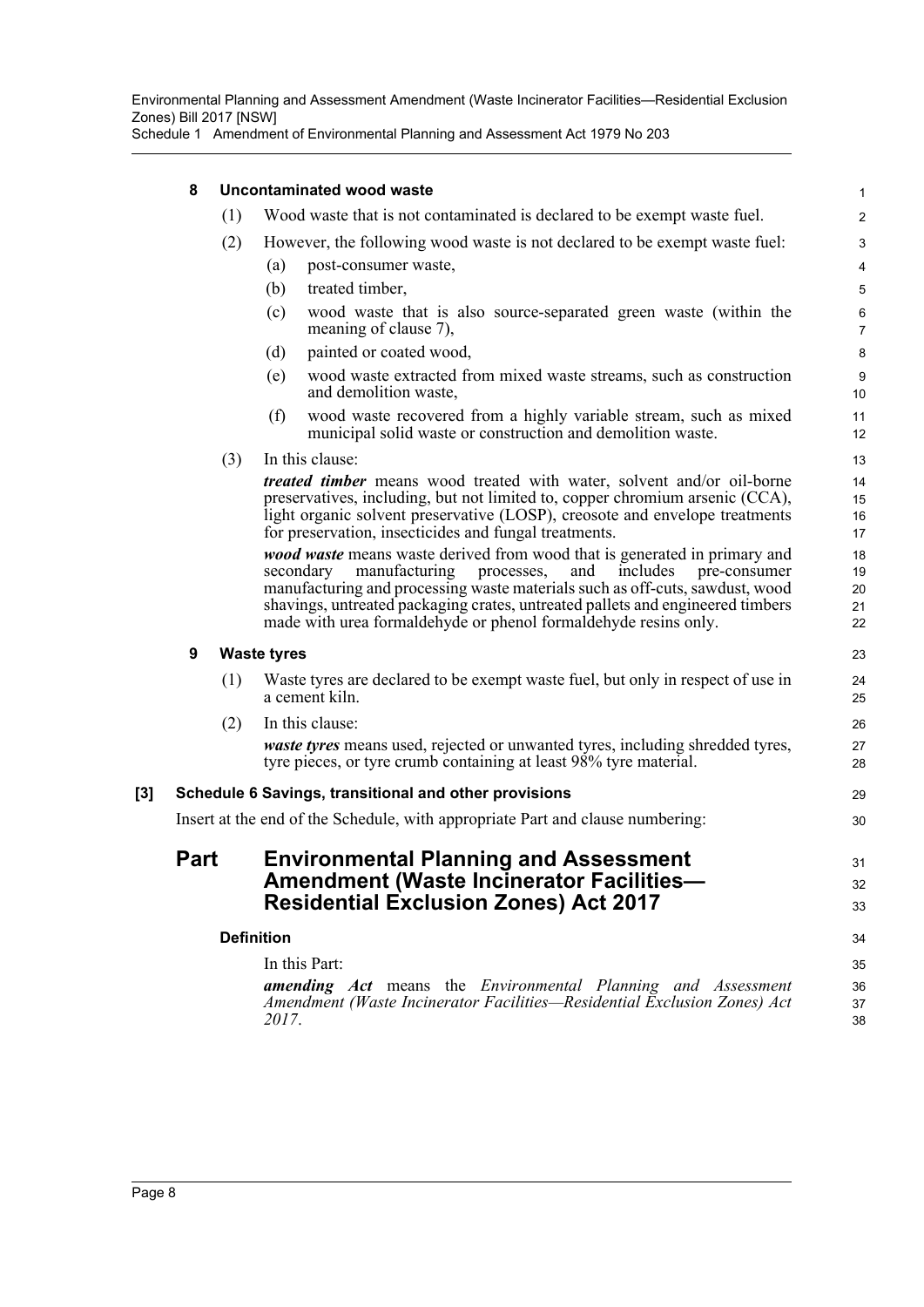### **Pending applications to be dealt with in accordance with section 146B**

- (1) Any pending application is to be dealt with in accordance with the amending Act.
- (2) In this clause:

*pending application* means any of the following applications that was made, but not finally determined, before the commencement of the amending Act:

- (a) an application for development consent under Part 4 (including consent for State significant development),
- (b) an application for an approval within the meaning of Part 5,
- (c) an application for approval of State significant infrastructure made under Part 5.1,
- (d) an application for the modification of an approval given under Part 3A to carry out a project,
- (e) an application for the modification of any development consent or approval referred to in paragraph (a), (b) or (c).

#### **Saving of certain existing consents and approvals**

- (1) Section 146B does not prohibit the carrying out of any the following development:
	- (a) development for which development consent has been granted before the commencement of the amending Act, but only if the carrying out of the development complies with the conditions of the development consent (as in force on the commencement of that Act),
	- (b) development that is a transitional Part 3A project (within the meaning of Schedule 6A), but only if:
		- (i) the project was approved (whether before or after the repeal of Part 3A) or is the subject of an approved concept plan (whether approved before or after the repeal of Part 3A) before the commencement of the amending Act, and
		- (ii) the carrying out of the development complies with the conditions of the approval of the approved project or the approved concept plan (as in force on the commencement of the amending Act),
	- (c) development that is State significant infrastructure for which approval has been granted under Part 5.1 before the commencement of the amending Act, but only if the carrying out of the development complies with the conditions of the approval (as in force on the commencement of that Act).
- (2) Section 146B does not prohibit the carrying out of development if:
	- (a) the development is authorised by any of the following:
		- (i) a modification of a development consent for development of a kind referred to in subclause (1) (a),
		- (ii) an approval to modify a transitional Part 3A project of a kind referred to in subclause (1) (b),
		- (iii) an approval to modify the Minister's approval to carry out development of a kind referred to in subclause (1) (c), and
	- (b) the Minister or consent authority who modifies the project or development consent, or the approval, is satisfied that the development authorised by the modification is of minimal environmental impact, and